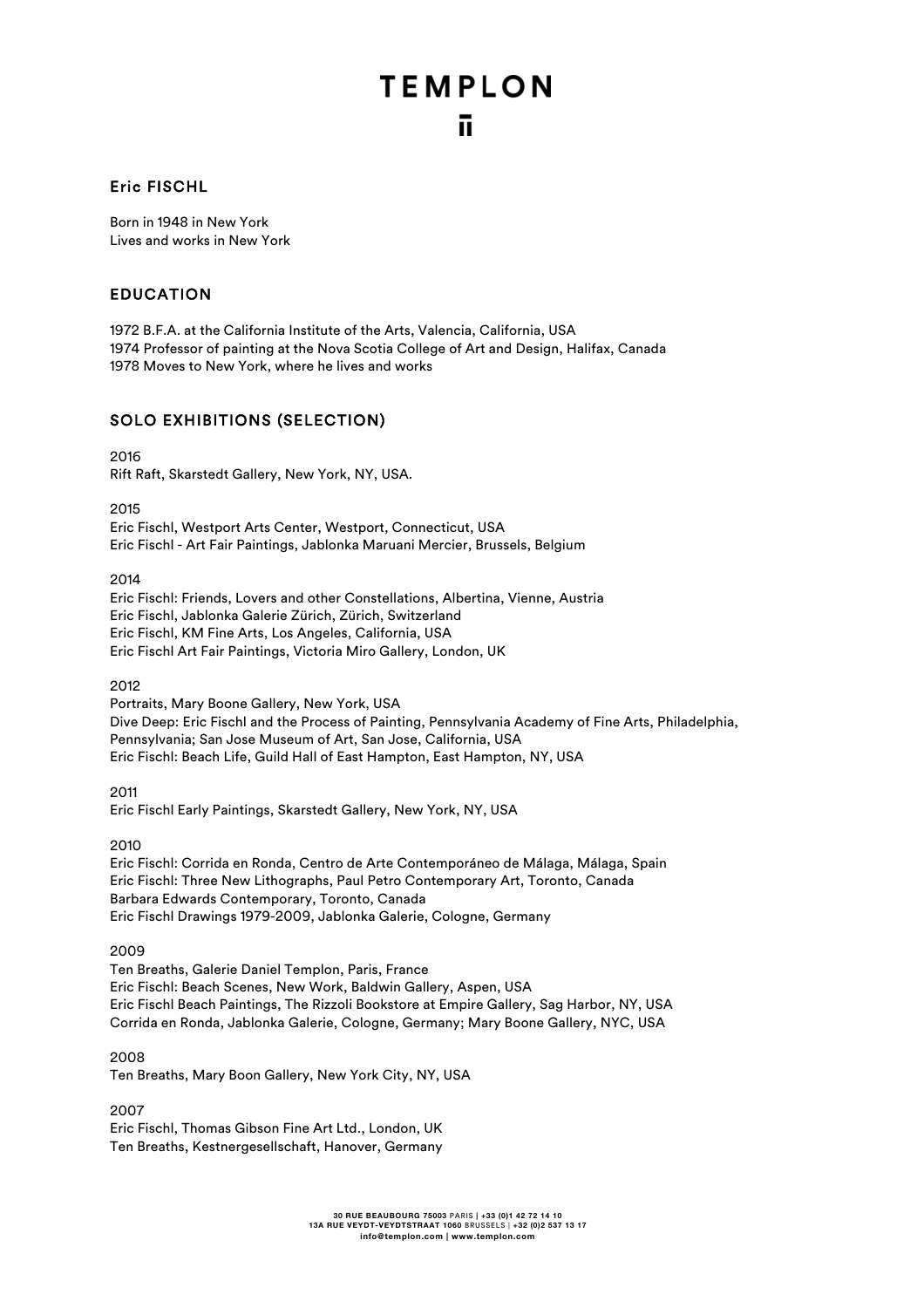#### 2006

Eric Fischl : Sculpture and Watercolor, Yoshii Gallery, New York, NY, USA Eric Fischl: Prints and Drawings, Delaware Center for the Contemporary Arts, Wilmington, Delaware, USA Im Dialog VII: Erich Fischl, Hysterics Of Love, Stadtkirche Darmstadt, Darmstadt, Germany Eric Fischl: Masterworks from the Early Eighties, Thomas Ammann fine Art AG, Zurich, Switzerland

#### 2005

Eric Fischl, Mary Boone Gallery, New York, NY, USA Eric Fischl: New Paintings, Jablonka Galerie, Cologne, Germany Dance, Jablonka Gallery, Miami, Florida, USA

#### 2004

Eric Fischl, Fondazione Cassa di Risparmio in Bologna, Bologna, Italy

#### 2003

The Drawing and Sculpture of Eric Fischl: A Post-Modern Prometheus, MacLaren Art Centre, Barrie, Canada Eric Fischl; Krefeld Project: Studies, Mary Boone Gallery, New York, NY, USA Making Meaning: Eric Fischl, Paintings and Drawings 1979-2001, Kunstmuseum Wolfsburg, Wolfsburg, Germany Eric Fischl: Das Esters Projekt, Krefelder Kunstmuseen, Museum Haus Esters, Krefeld, Germany Krefeld Project: Studies, Mary Boone Gallery, New York, NY, USA

#### 2002

Untitled (9/11 Memeorial), Rockafeller Center, New York, NY, USA Eric Fischl: Photographs: St Tropez 1982-1988, Mary Ryan Gallery, New York, NY, USA

2001

Eric Fischl: The Bed, The Chair... Paintings and works on paper, Jablonka Galerie, Cologne, Germany Eric Fischl: Watercolors, Baldwin Gallery, Aspen, Colorado, USA

2000

Eric Fischl: The Bed, The Chair... New Paintings, Gagosian Gallery, London, UK Arthur Ashe Commemorative Garden. New York City, NY, USA Eric Fischl, Mary Boone Gallery, New York, NY, USA

1999

Portraits: Eric Fischl, Mary Boone Gallery, New York, NY, USA Museum fur Moderne Kunst, Frankfurt, Germany Eric Fischl, Galerie Daniel Templon, Paris, France Eric Fischl Unique Works, Mary Ryan Gallery, New York City, NY, USA Eric Fischl, Mario Diacono Gallery, Boston, Massachusetts, USA

1998

Eric Fischl: Sculpture, Gagosian Gallery, New York, NY, USA Eric Fischl. Recent Paintings & Works on Paper, Galleria Lawrence Rubin, Milan, Italy

1997

Eric Fischl: Saint -Tropez Photographies, Galerie Daniel Templon, Paris, France Eric Fischl: New Works on Paper, Baldwin Gallery, Aspen, Colorado, USA

1996

Eric Fischl: Prints & Monotypes, Numark Gallery, Washington, USA Eric Fischl, Mary Boone Gallery, New York, NY, USA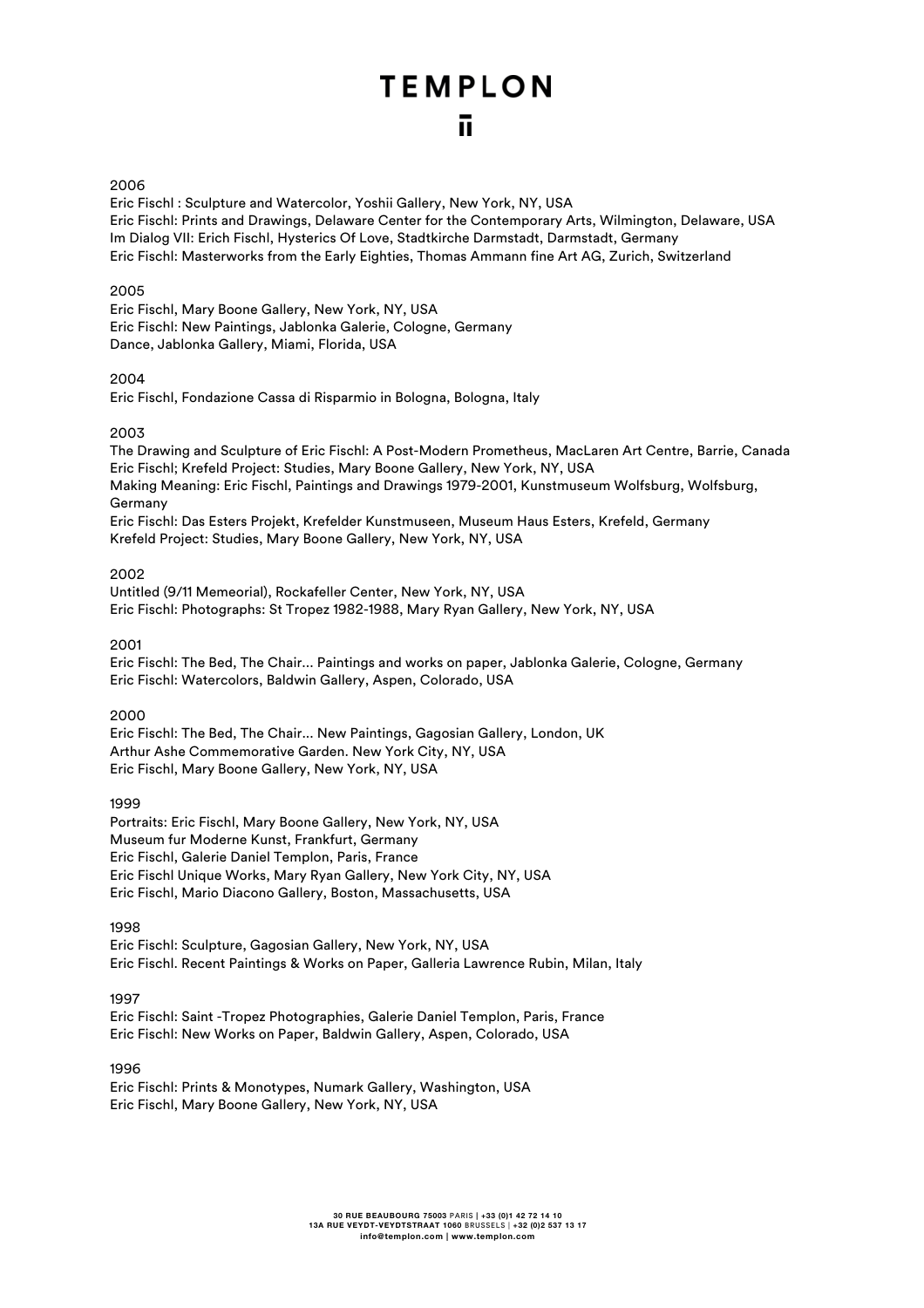#### 1995

Eric Fischl: New Paintings and Watercolors, Laura Carpenter Fine Art, Santa Fe, USA Eric Fischl, Michael Nagy Fine Art, Potts Point, Australia Eric Fischl: Solar Intaglio Prints, Alexa Lee Gallery, Ann Arbor, Michigan, USA

#### 1994

Eric Fischl: Oeuvres Récentes, Galerie Daniel Templon, Paris, France Eric Fischl: Watercolors, Off Shore Gallery, East Hampton, NY, USA Eric Fischl: The Travel of Romance, Mary Boone Gallery, New York, NY, USA Eric Fischl, Daniel Weinberg Gallery, Los Angeles, California, USA Eric Fischl: New Paintings and Watercolors, Laura Carpenter Fine Art, Santa Fe, New Mexico, USA.

#### 1993

Eric Fischl - New Solar Plate Intaglio Prints, Mary Ryan Gallery, New York, NY, USA Eric Fischl, Galeria Soledad Lorenzo, Madrid, Spain

#### 1992

Eric Fischl: St. Tropez, 1982-1988, Photographs, Michael Kohn Gallery, Santa Monica, USA

#### 1991

Eric Fischl, Aarhus Kunstmuseum, Aarhus ; Louisiana Museum of Modern Art, Humlebaek, Denmark Eric Fischl: A Cinematic View, Guild Hall, East Hampton, NY, USA

#### 1990

Scenes and Sequences, Grunwald Center for the Graphic Arts, Los Angeles, California; Walker Art Center, Minneapolis, Minnesota; Yale University Art Gallery, New Haven, Connecticut; Hood Museum of Art, Hanover, New Hampshire, USA

Eric Fischl, Koury-Wingate Gallery. New York City, NY, USA

Eric Fischl, Akademie der Bildenden Kunste, Vienne, Austria; Musee Cantonal des Beaux-Arts de Lausanne, Lausanne, Switzerland

Eric Fischl - A survey of etchings, woodcuts and monotypes from the past decade, Mary Ryan Gallery, New York, NY, USA

Eric Fischl, Mary Boone Gallery, New York, NY, USA

1989

Waddington Galleries, London, UK

1988

Galerie Michael Werner, Cologne, Germany Eric Fischl, Mary Boone Gallery, New York, NY, USA Eric Fischl: Bilder und Zeichnungen, Michael Werner Gallery, Cologne, Germany

1987

Eric Fischl, Mary Boone Gallery, New York, NY, USA Eric Fischl, Sable-Castelli Gallery, Toronto, Canada

1986

Eric Fischl; Scenes Before the Eye, University Art Museum, California State University. Long Beach, California; University Art Museum, UC Berkeley, Berkeley, California; Contemporary Arts Center, Honolulu, Hawaï; Baltimore Museum of Art, Baltimore, Maryland; Saint Louis Art Museum, St. Louis, Missouri, USA Eric Fischl, Gagosian Gallery, Los Angeles, California, USA Mary Boone Gallery, New York, NY, USA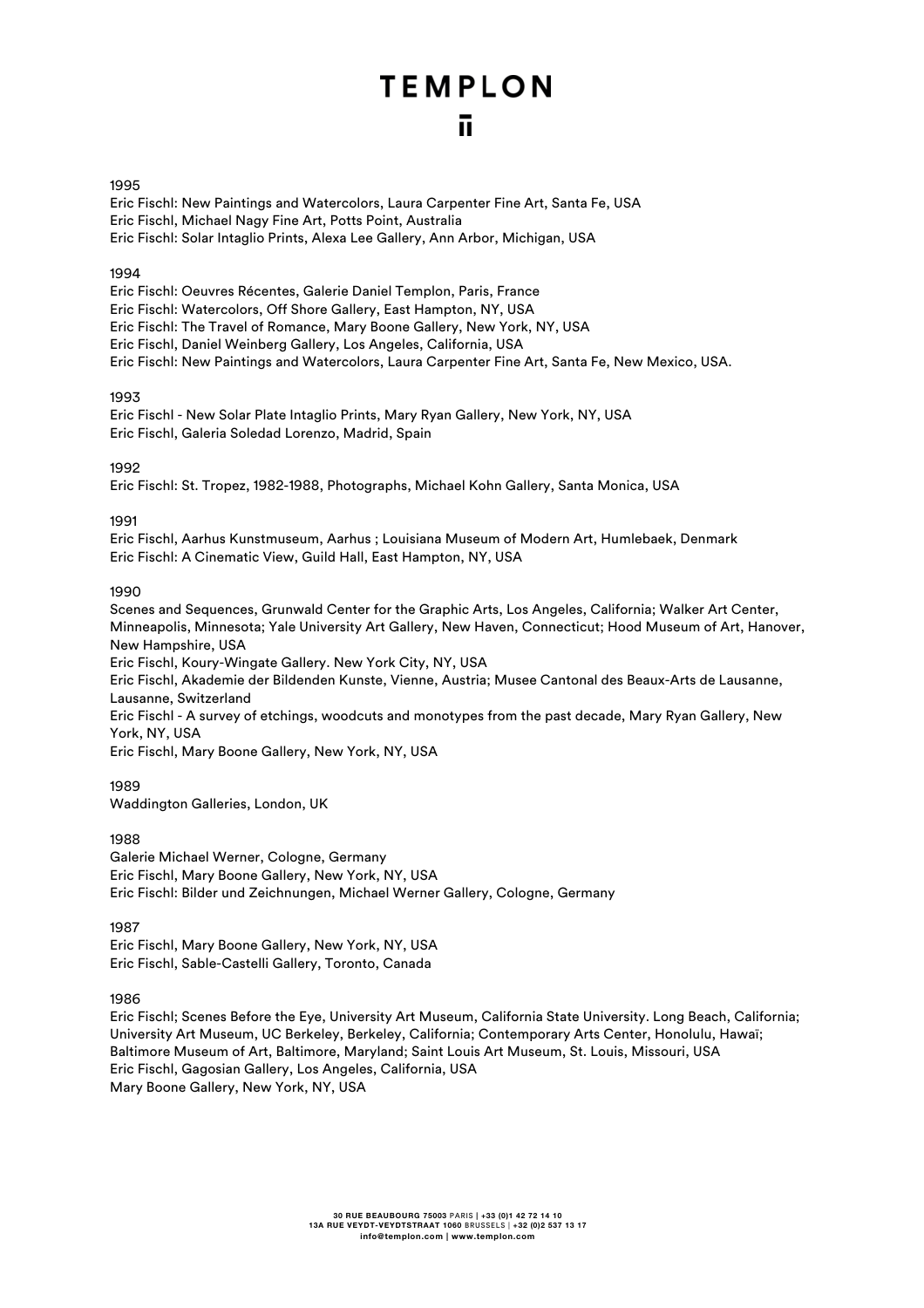#### 1985

Eric Fischl, Sable-Castelli Gallery, Toronto, Canada

Eric Fischl: paintings, Mendel Art Gallery, Saskatoon, Saskatchewan, Canada; Stedelijk Van Abbe Museum, Eindhoven, Netherlands; Kunsthalle Basel, Basel, Switzerland; Institute of Contemporary Arts, London, UK; Art Gallery of Ontario, Toronto, Canada; Museum of Contemporary Art, Chicago, Illinois; Whitney Museum of American Art, New York, NY, USA

#### 1984

Currents, Institute of Contemporary Art. Boston, Massachusetts, USA Mary Boone Gallery, New York, NY, USA

#### 1983

Eric Fischl, Sable-Castelli Gallery, Toronto, Canada Eric Fischl, Larry Gagosian Gallery, Los Angeles, California, USA Eric Fischl, Nigel Greenwood Gallery, London, UK Multiples Inc./Marian Goodman Gallery, New York, NY, USA Eric Fischl: Paintings, Sir George Williams Art Galleries, Concordia U., Montreal, Canada Eric Fischl: Dessins, Centre Saidye Bronfman, Montreal, Canada Birthday Boy, Galleria Mario Diacono, Rome, Italy

#### 1982

Scenes from "A Private Beach", Paintings and Drawings: Eric Fischl, Edward Thorp Gallery, New York, NY, USA Eric Fischl, Sable-Castelli Gallery, Toronto, Canada

1981 Eric Fischl, Sable-Castelli Gallery, Toronto, Canada Eric Fischl, Edward Thorp Gallery, New York, NY, USA

1980

Eric Fischl: Paintings and Drawings, Emily Davis Gallery, Akron, Ohio, USA

1978 Galerie B., Montreal, Canada

1976 Studio, Halifax, Canada Galerie B., Montreal, Canada

1975

Bridge Shield Shelter, Dalhousie Art Gallery, Halifax, Canada.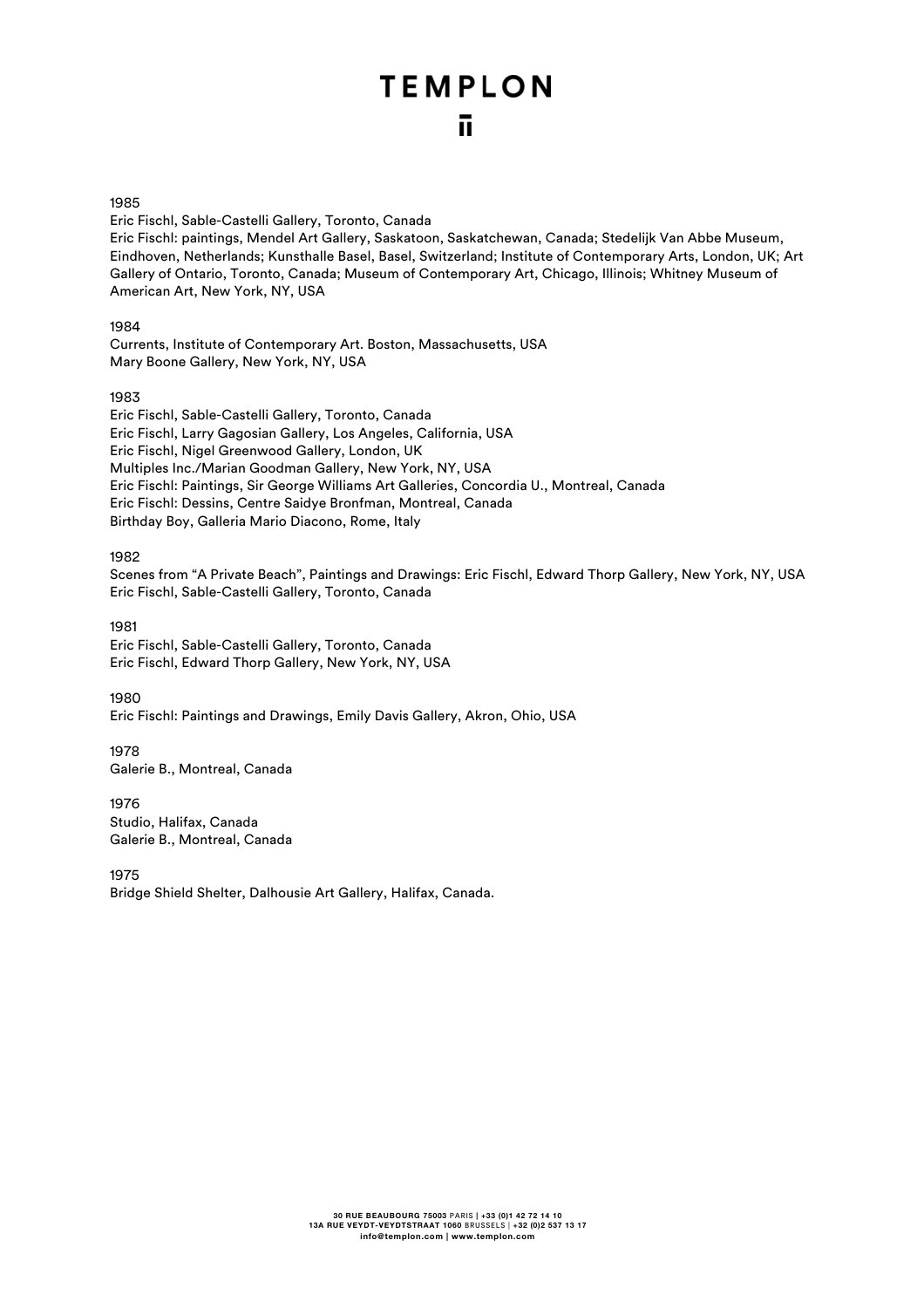# **TEMPLON**

#### GROUP EXHIBITIONS (SELECTION)

2016

Water | Bodies, présenté par la New York Academy of Art, Southampton Arts Center, Southampton, New York, NY, USA

George Condo, Eric Fischl, Richard Prince, David Salle, Christopher Wool, Skarstedt Gallery London, London, UK

Rendering the Unthinkable: Artists Respond to 9/11, 9/11 Memorial and Museum. New York, NY, USA Unfinished Business: Paintings from the 1970s and 1980s by Ross Bleckner, Eric Fischl, and David Salle, Parrish Art Museum,Water Mill, NY, USA

#### 2015

Beautiful Beast, Wilkinson Gallery, New York Academy of Art. New York, NY, USA Manifest: Justice, Los Angeles, California, USA Showing Off: Recent Modern & Contemporary Acquisitions, Denver Art Museum, Denver, Colorado, USA The Annual 2015: The Depth of Surface, National Academy Museum, New York, NY, USA Selfies, Guild Hall Museum, East Hampton, NY, USA Summer Night Dream, Museum Sinclair-Haus, Bad Homburg, Germany Everything Must Go, Lewis Glucksman Gallery, Cork, Ireland

#### 2014

Drawings and Watercolors: 17th Century to 21st Century, Leigh Morse Fine Arts. New York, NY, USA Look At Me: Portraiture from Manet to the Present, Leila Heller Gallery, New York, NY, USA Modernism from the National Gallery of Art: The Robert and Jane Meyerhoff Collection, National Gallery of Art, Washington, USA

Dustin Yellin and Eric Fischl: Narratives in Glass, Winston Wächter Fine Art, Seattle, Washington, USA Urban Theater: New York Art in the 1980s, Modern Art Museum of Fort Worth, Fort Worth, Texas, USA Disturbing Innocence, curated by Eric Fischl, The FLAG Art Foundation, New York, NY, USA The Big Picture, New York Academy of Art, New York, NY, USA

#### 2013

I, You, We, Whitney Museum of American Art, New York, NY, USA

The Goddess, Geoffrey Young Gallery, Gt Barrington, Massachusetts, USA

Soledad Lorenzo Colección, Santander, Spain. Museo de Arte Moderno y Contemporáneo de Santander y Cantabria.. Santander, Spain

Cinematic Visions, Victoria Miro, London, UK

Eye to I: 3,000 Years of Portraits, Katonah Museum of Art, Katonah, NY, USA

#### 2012

Der Nackte Mann, Lentos Kunstmuseum Linz, Linz, Austria Portraits / Self-Portraits from the 16th to the 21st Century, Sperone Westwater, New York, NY, USA This Will Have Been: Art, Love & Politics in the 1980s, Museum of Contemporary Art, Chicago, Illinois; Walker Art Center, Minneapolis, Minnesota; Institute of Contemporary Art, Boston, Massachusetts, USA

#### 2011

Legacy: The Emily Fisher Landau Collection, The Whitney Museum of American Art, New York, NY, USA Creating the New Century: Contemporary Art from the Dicke Collection, The Dayton Art Institute, Dayton, Ohio, USA

#### 2010

Jouvences, Château d'Ardelay, Les Herbiers, France Intimacy! Bathing in Art, Kunstmuseum Ahlen, Ahlen, Germany Calder to Warhol: Introducing the Fisher Collection, San Francisco Museum of Modern Art, San Francisco, USA Your History is Not Our History, Haunch of Venison, New York, NY, USA Naked, Jensen Gallery, Auckland, New-Zealand America: Now and Here, exhibition travelling across the country, USA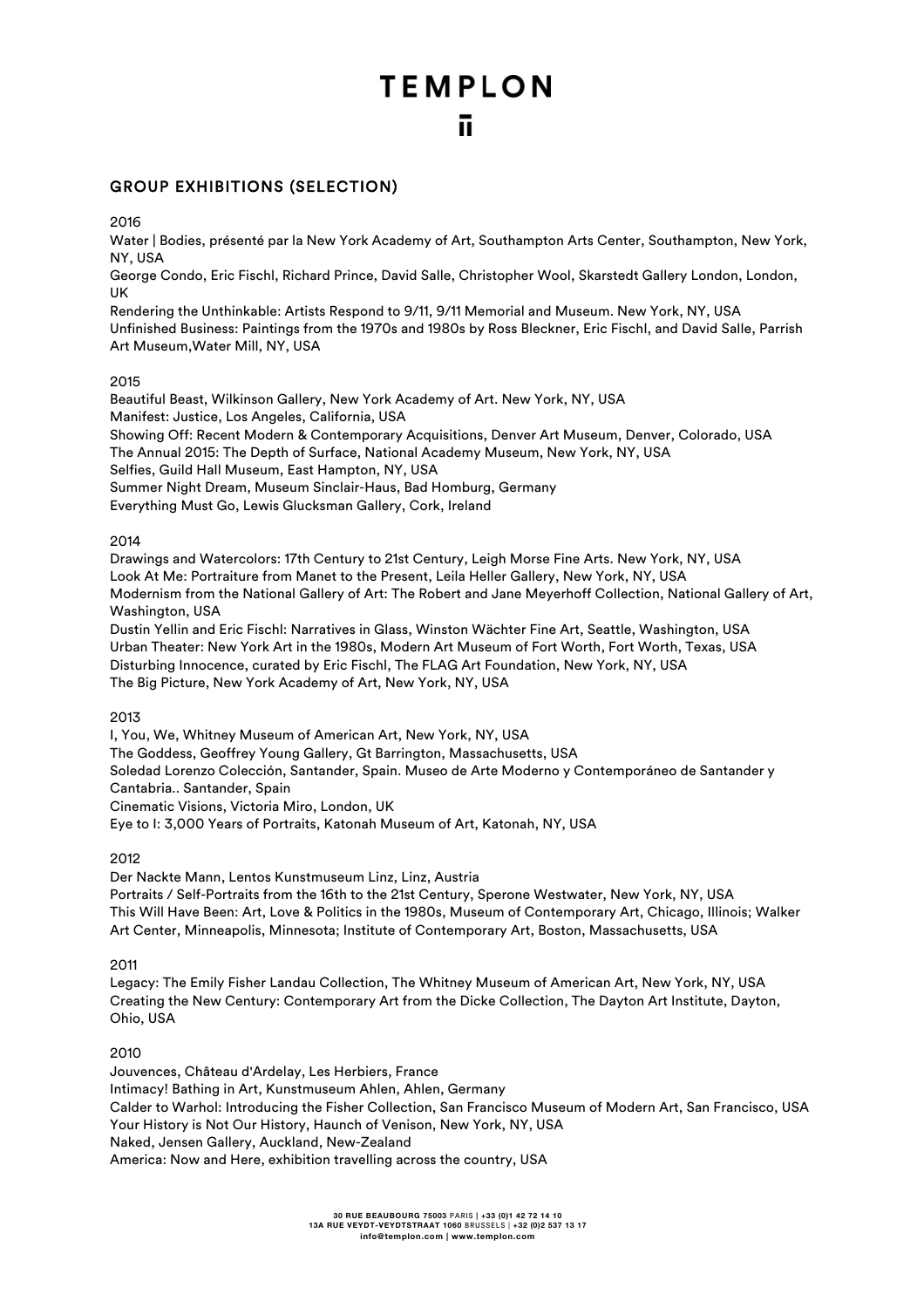# **TEMPLON**

#### 2009

Paint Made Flesh, Frist Center for the Visual Arts, Nashville, Tennessee, USA A Tribute to Ron Warren, Mary Boone Gallery, New York Figurative Prints, 1980s Rewind, Milwaukee Art Museum, Milwaukee, Wisconsin, USA Water/Bodies, The Eden Rock Gallery, Saint Barthélemy, France

#### 2008

Corps Exquis: Fragments from a History of the Human Form, ca. 1585-2006, Cornell Fine Arts Museum at Rollins College, Winter Park, Florida, USA Nexus: Histories and Communitites, Kelowna Art Gallery, BC, Canada A Body Without Limits, Joan Miro Foundation, Barcelona, Spain Focus: The Figure, Denver Art Museum, Denver, Colorado, USA Living in Art: Interieur Exterieur, Kunstmuseum Wolfsburg, Wolfsburg, Germany Diana und Actaeon: Der Verbotene Blick Auf Die Nacktheit, Museum Kunst Palast, Dusseldorf, Germany First Step... Towards a Collection of Western Contemporary Arts, National Museum in Cracow, Krakow, Poland

#### 2007

Not for Sale, P.S.1/MoMA Contemporary Art Center, Long Island City, New York, USA Singular Multiples:The Peter Blum Edition Archive, 1980-1994, Museum of Fine Arts, Houston, Texas, USA A Body Without Limits, Joan Miro Foundation, Barcelona, Spain Sex & Sensuality, Salomon Contemporary, New York, NY, USA Art and Psyche: The Freudian Legacy, CDS Gallery, New York, NY, USA All The More Real, The Parrish Art Museum, New York, NY, USA

#### 2006

Salon 2006, New York Academy of Art, New York, NY, USA Double Take: From Monet to Lichtenstein, Experience Music Project, Seattle, Washington, USA Singular Multiples: The Peter Blum Edition Archive, 1980-1994, The Museum of Fine Arts, Houston, Texas, USA Exhibition of Works by Newly Elected Members and Recipients of Honors and Awards, American Academy of Arts and Letters, New York, NY, USA

Eros in Der Kunst Der Moderne, Fondation Bayeler, Riehen, Switzerland

Likeness, Geoffrey Young Gallery, Great Barrington, Massachusetts, USA

#### 2005

Works on Paper, Danese Gallery, New York, NY, USA Picturing America: Selections from the Whitney Museum of American Art, Nagasaki Prefectural Art Museum,

Nagasaki, Japan

In Private Hands: 200 Years of American Painting, Pennsylvania Academy of the Fine Arts, Philadelphie, Pennsylvania, USA

Art At Work, Forty Years of the JP Morgan Chase Collection, JP Morgan Chase Bank, New York, NY, USA The Art Show, Achim Moeller Fine Art Ltd at the Seventh Regiment Armory, New York, NY, USA

14th Quadriennale, Galleria Nazionale d'Arte Moderna, Rome, Italy

Recenti acquisizioni, Fondazione Cassa Di Risparmio, Bologna, Italy

The Divine Body, LeRoy Neiman Gallery, New York, NY, USA

Along the Way: MTA Arts for Transit, The UBS Art Gallery and MTA Arts for Transit, New York, NY, USA

2004

Off the Wall, Bruce Museum, Greenwich, Connecticut, USA

A Celebration of the Guild Hall Academy of the Arts Lifetime Achievement Honorees in the Visual Arts, Guild Hall Museum, East Hampton, New York, NY, USA

North Fork/South Fork: East End Art Now/Part II, Parrish Art Museum, Southampton, New York, NY, USA The Charged Image, Joseloff Gallery, University of Hartford, West Hartford, USA Selves, The Rachofsky House, Dallas, Texas, USA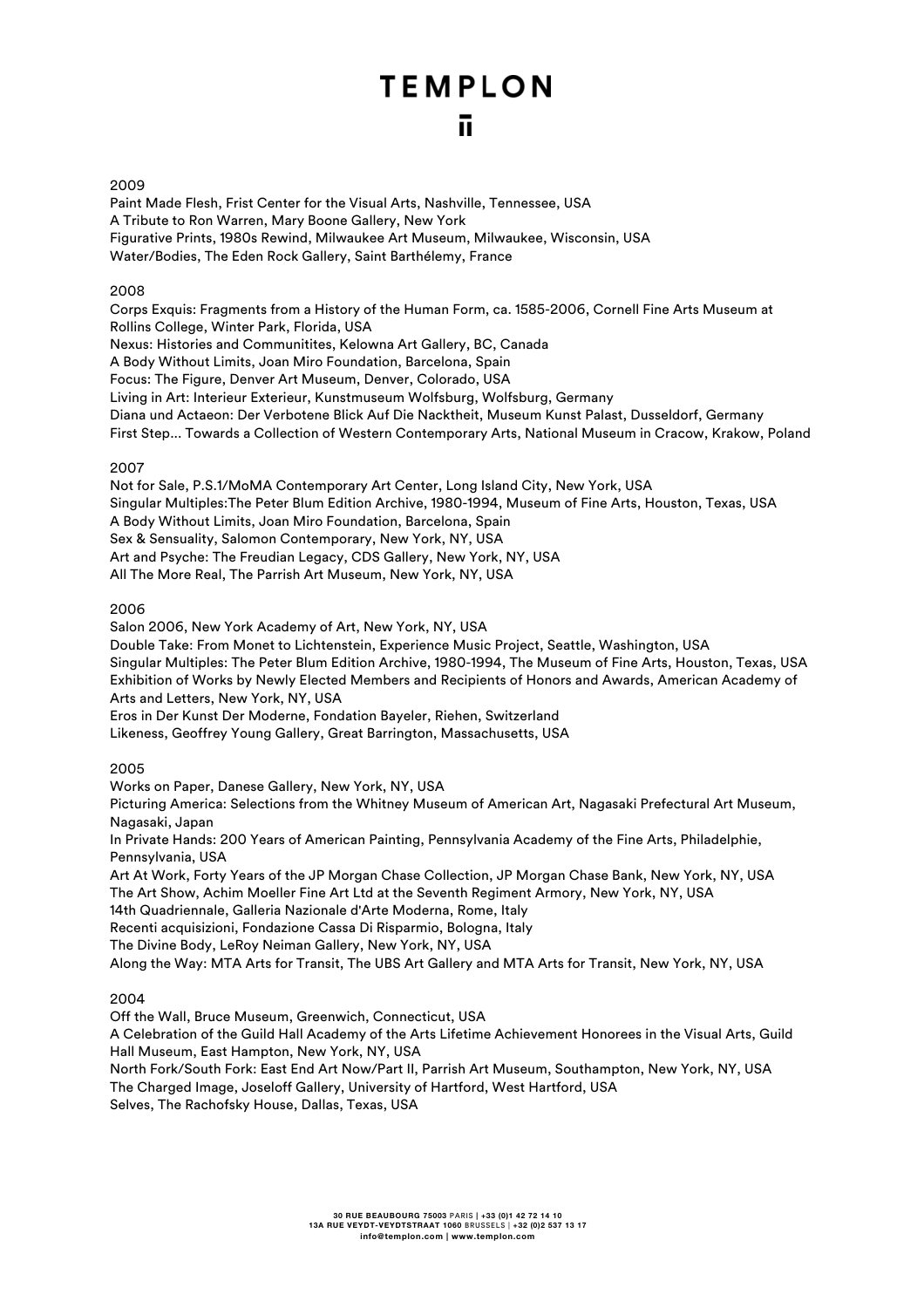#### 2003

Axes Of View 4, Bad Homburg, Bad, Germany Thirty Three Women, Thomas Ammann Fine Art, Zurich, Switzerland Face to Face: 200 Years of Figurative Art on Long Island, TheLong Island Museum, New York, NY, USA Eroffnungsausstellung, Kunsthalle Mannheim, Germany

#### 2002

Art Downtown: New York Painting and Sculpture, 48 Wall Street, New York, NY, USA American Standard, Barbara Gladstone Gallery, New York, NY, USA Plotting; An Exhibiton of Artist Studies, Carrie Secrist Gallery, Chicago, Illinois, USA Der Art in der Kunst des 20. Jahrhanderts, Kunsthalle in Emden, Germany, Germany Jasper Johns to Jeff Koons: Four Decades of Art from the Broad Collections, Los Angeles County Museum of Art, Los Angeles, California, USA

#### 2001

Mythic Proportions: Painting in the 1980s, Museum of Contemporary Art, North Miami, Florida, USA Collaborations with Parkett: 1984 to Now, The Museum of Modern Art, New York, NY, USA Naked Since 1950, C & M Arts, New York, NY, USA

#### 2000

Hypermental. Rampant Reality 1950 - 2000 From Salvador Dali to Jeff Koons, Kunsthaus Zürich, Zürich, Switzerland

Convergence: The Hamptons Since Pollock, Nassau County Museum of Art, Roslyn Harbor, New York, NY, USA David Salle, Francesco Clemente, Eric Fischl, Gagosian Gallery, New York, NY, USA

Dreams 1900-2000: Science, Art, and the Unconscious Mind, The Equitable Gallery, New York, NY, USA; Historisches Museum der Stadt, Vienne, Austria; Binghamton University Art Museum, Binghamton, NY, USA; Passage de Retz, Paris, France

Change of Scene XVII, Museum für Moderne Kunst, Frankfurt, Germany

Germany Modernism & Abstraction: Treasures from the Smithsonian American Art Museum, The Art Museum at Florida International University, Miami, Florida, USA

1999

20 Years/20 Artists, Aspen Art Museum, Aspen, Colorado, USA The American Century: Art and Culture 1950-2000, Whitney Museum of American Art, New York, NY, USA

1998

Family Viewing, The Museum of Contemporary Art, Los Angeles, California, USA Cleveland Collects Contemporary Art, The Cleveland Museum of Art, Cleveland, Ohio, USA

#### 1997

Singular Impressions: The Monotype in America, National Museum of American Art, Washington, D.C., USA Views from Abroad: European Perspectives on American Art 3, Whitney Museum of American Art, New York, NY, USA

1996

The Human Body in Contemporary American Sculpture, Gagosian Gallery, New York, NY, USA NowHere/Walking and Thinking and Walking, Louisiana Museum of Modern Art, Humlebaek, Denmark The Robert and Jane Meyerhoff Collection, National Gallery of Art, Washington, D.C., USA Views from Abroad: European Perspectives on American Art 2, Whitney Museum of American Art, New York, NY, USA

#### 1995

25 Americans: Painting in the 90s, Milwaukee Art Museum, Milwaukee, Wisconsin, USA

1994

10 Years of Parkett - 61 Artist's Editions, Hauser & Wirth Collection, Zurich, Switzerland 23 Artistes pour Médecins du Monde, l'Orangerie du Jardin du Luxembourg, Paris, France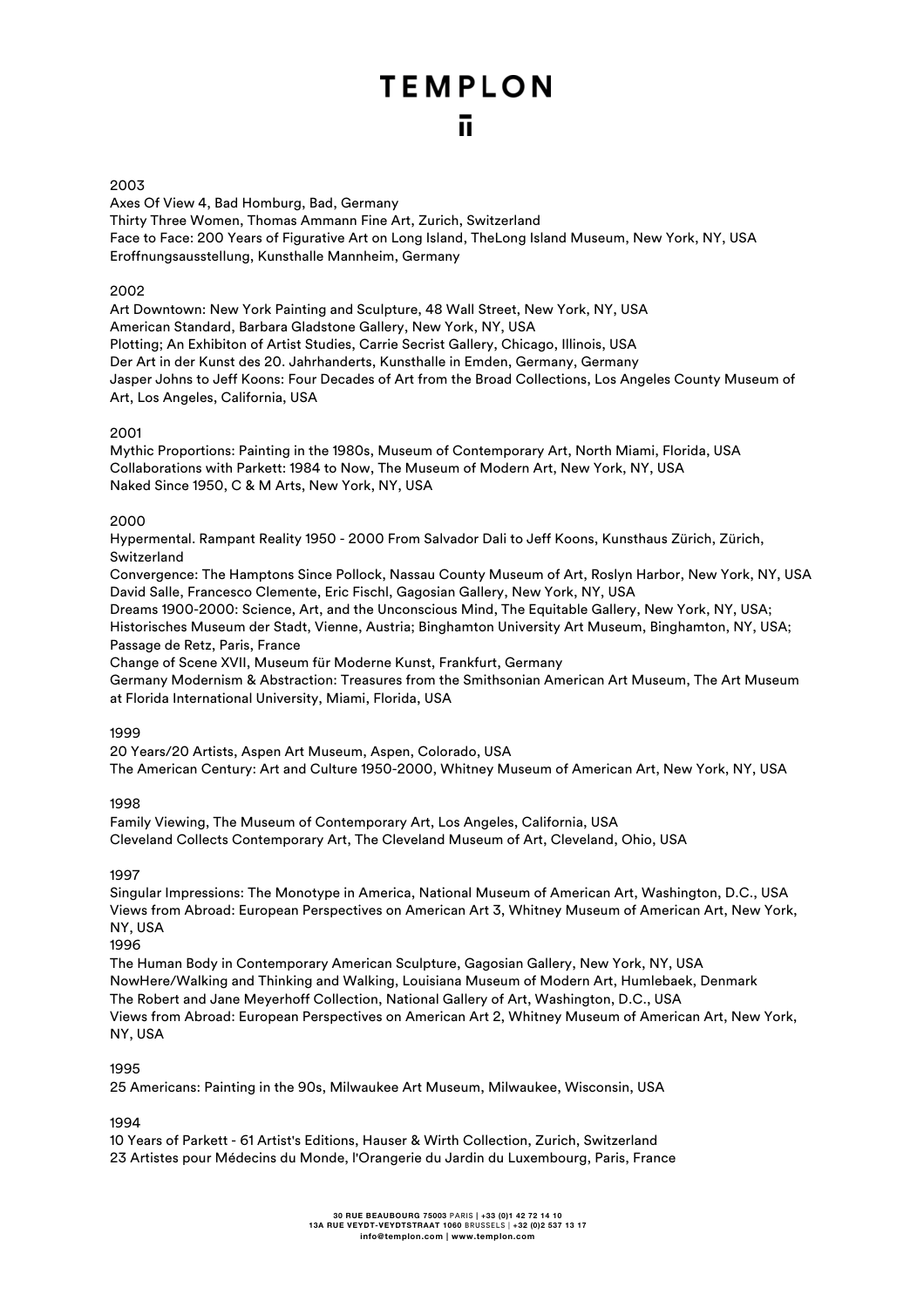#### 1993

Strange Hotel, Aarhus Kunstmuseum, Aarhus, Denmark

#### 1992

Durer to Diebenkorn: Recent Acquisitions of Art on Paper, National Gallery of Art, Washington, D.C., USA

#### 1991

Mito y Magia en America: Los Ochenta, Museo de arte contemporaneo de Monterrey, Monterrey, Mexico Whitney BIennial, Whitney Museum of American Art, New York, NY, USA Devil on the Stairs: Looking Back on the Eighties, Institute of Contemporary Art, Philadelphie, Pennsylvania, USA

#### 1990

The Decade Show, The Museum of Contemporary Hispanic Art; The New Museum of Contemporary Art; The Studio Museum in Harlem, New York, NY, USA

#### 1989

Bilderstreit, Rheinhalle, Cologne, Germany Suburban Home Life: Tracking the American Dream, Whitney Museum of American Art, New York, NY, USA

#### 1988

The World of Art Today, Milwaukee Art Museum, Milwaukee, Wisconsin, USA Figure as Subject: The Revival of Figuration Since 1975, Whitney Museum of American Art, New York, NY, USA

#### 1987

State of the Art, Institute of Contemporary Arts, London, UK Avant-Garde in the Eighties, Los Angeles County Museum of Art, Los Angeles, California, USA Documenta 8, Museum Fridericianum, Cassel, Germany The Viewer as Voyeur, Whitney Museum of American Art, New York, NY, USA

#### 1986

An American Renaissance, Painting and Sculpture Since 1940, Museum of Art, Fort Lauderdale, Florida, USA Origins, Originality and Beyond; Biennal of Sydney, Sydney, Australia Europa/Amerika, Museum Ludwig, Cologne, Germany Individuals: A Selected History of Contemporary Art, Museum of Contemporary Art, Los Angeles, California, USA

#### 1985

Whitney Biennial, Whitney Museum of American Art, New York, NY, USA XIII Biennale de Paris, Paris, France Carnegie International, Museum of Art, Carnegie Institute, Pittsburgh, Pennsylvania, USA

#### 1984

Painting and Sculpture Today, Indianapolis Museum of Art, Indianapolis, Indiana, USA An International Survey of Contemporary Painting and Sculpture, The Museum of Modern Art, New York, NY, **IISA** 

Paradise Lost/Paradise Regained: American Visions of the New Decade, La Biennale di Venezia, Venise, Italy The Human Condition: SFMMA Biennial III, San Francisco Museum of Modern Art, San Francisco, California, USA

Aspekte Amerikanischer Kunst der Gegenwart, Neue Galerie Sammlung Ludwig, Aix-la-Chapelle, Germany Content, The Hirshhorn Museum, Washington, D.C., USA

American Art Since 1970, Whitney Museum of American Art, New York, NY, USA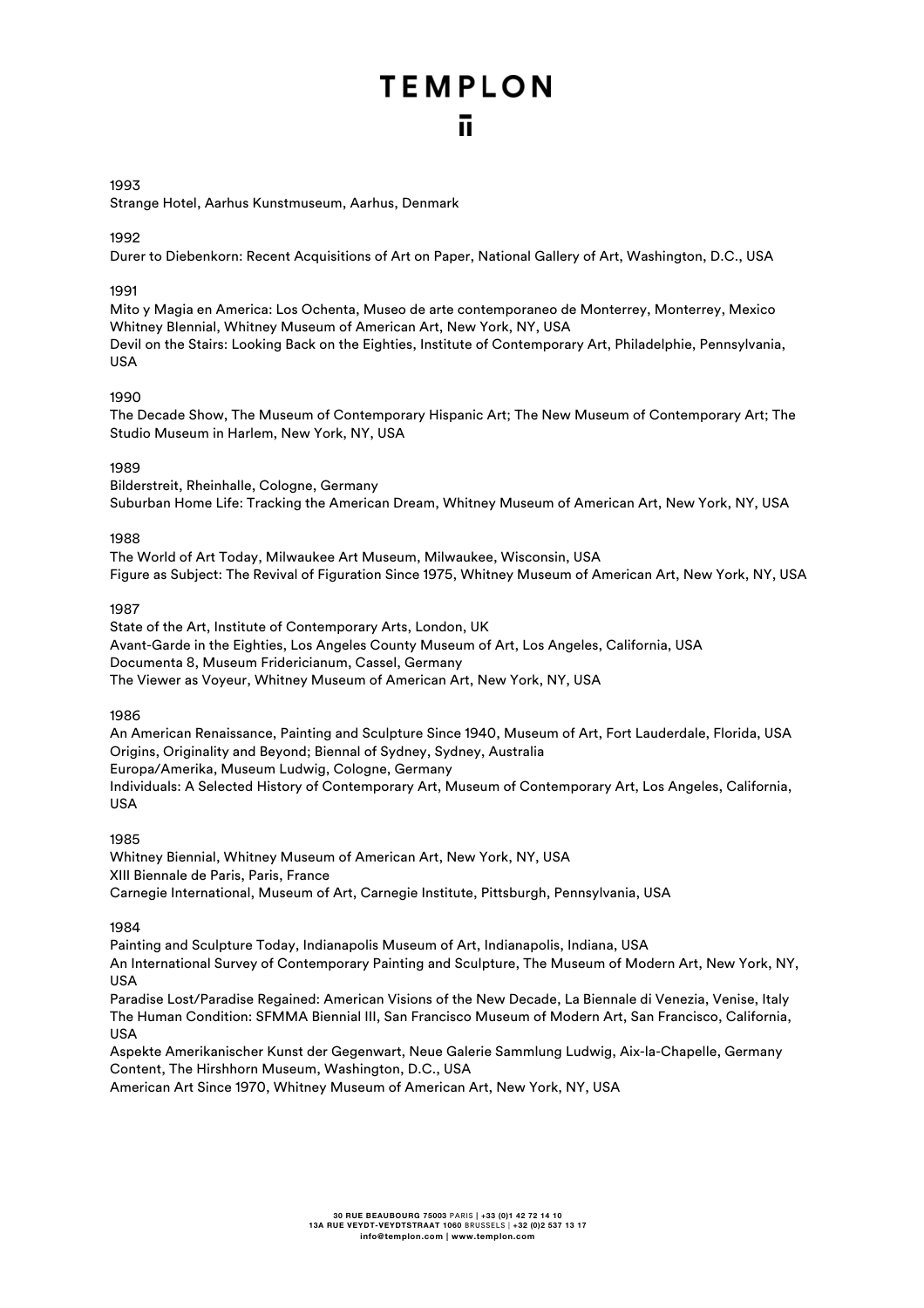1983

Paintings, Mary Boone Gallery, New York, NY, USA Whitney Biennial, Whitney Museum of American Art, New York, NY, USA New York Now, Kunstverein fur die Rheinland und Westfallen, Dusseldorf, Germany Tendencias a Nueva York, Crystal Palace, Madrid, Spain

1982

Focus on the Figure: Twenty Years, Whitney Museum of American Art, New York, NY, USA

1981

New Figuration in America, Milwaukee Art Museum, Milwaukee, Wisconsin, USA Critical Perspectives, MoMA PS1, Long Island City, New York, NY, USA

1979

The Great Big Drawing Show, P.S.1, Long Island City, NY, USA

1978

Neun Kanadische Kunstler, Basel Kunsthalle, Bâle, Switzerland

#### PUBLIC COMMISSIONS

Tumbling Woman, sculpture en bronze, 2001, Rockefeller Center, New York, NY, USA Arthur Ashe Memorial, sculpture en bronze, 2000, Flushing Meadows, New York, NY, USA Garden of circus delights, mosaïque, 1998, station de métro Penn, 34th Street, New York, NY, USA

#### PUBLIC COLLECTIONS (SELECTION)

Australia Art Gallery of New South Wales, Sydney

Canada Art Gallery of Ontario, Toronto, Canada National Gallery of Canada, Ottawa

Denmark Louisiana Museum of Modern Art, Humlebaek

France Lieu d'Art Contemporain, Sigean, France Musée national d'art moderne - MNAM, Centre Georges Pompidou, Paris, France

Germany Kunstmuseen der Stadt, Krefeld Neue Galerie, Aix-la-Chapelle

**Hungary** Ludwig Museum of Contemporary Art, Budapest

South Korea Ho-Am Art Museum, Seoul

Switzerland Basel Kunsthalle, Basel